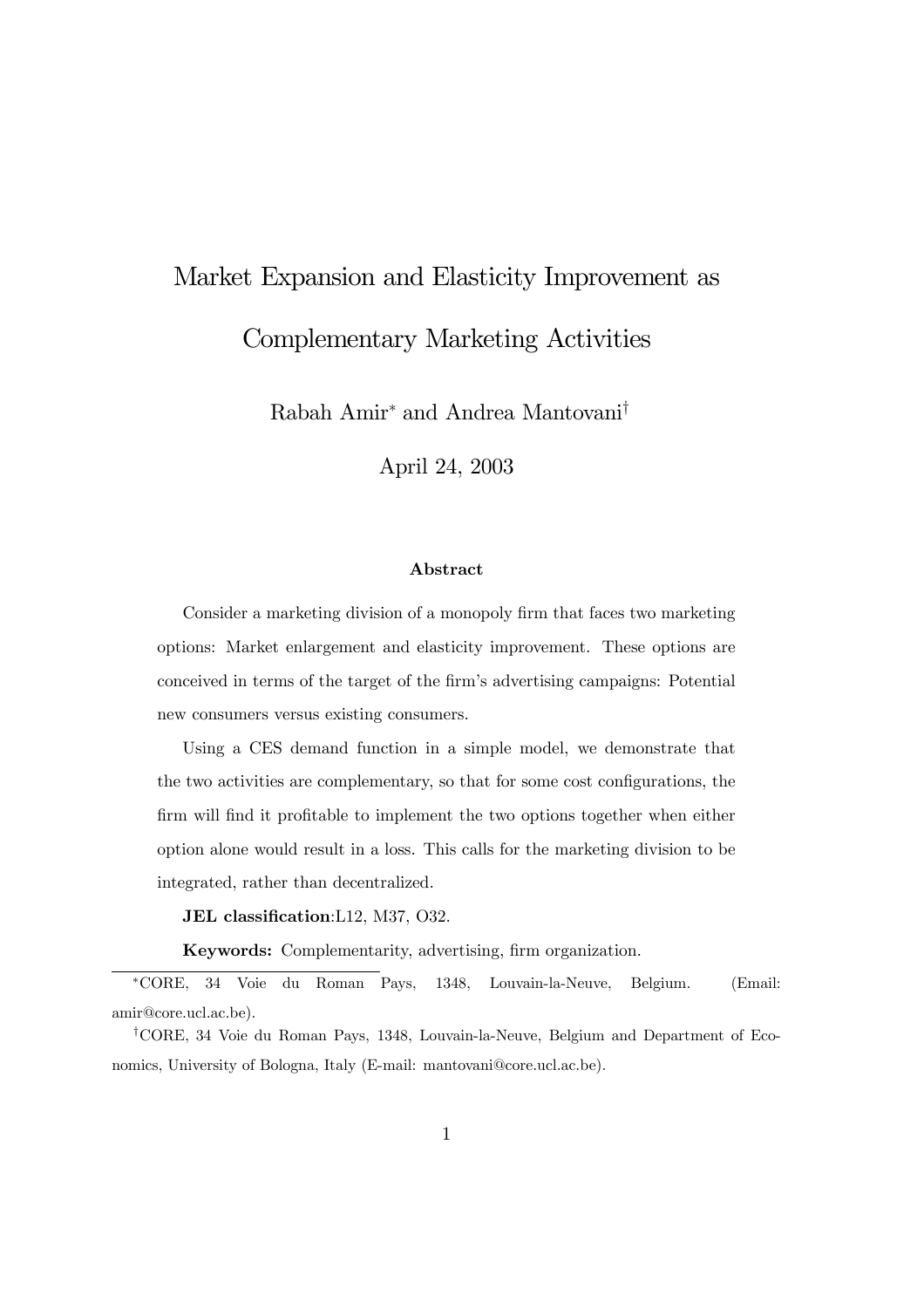### 1 Introduction

The concept of economic complementarity, initially introduced by Edgeworth and further developed as part of early modern economic theory by many pioneering scholars such as Samuelson (1974), has recently received renewed attention in the management science/operations research literature through the work of Topkis (1978, 1998), which gave it its modern elegant and unified mathematical structure. More recently, the topic resurfaced again in economics, emerging as a leading theme of economic research providing the ideal methodology for the study of games with strategic complementarities and their use in industrial economics (Vives, 1990; Milgrom and Roberts, 1990 and Amir, 1996) and for comparative statics analysis (Milgrom and Shannon, 1994).

Another major sphere where the modern concept of economic complementarity has proved fertile and inspiring is in the study of interconnected subsytems linked by complementarity relationships. This strand comprises scholarly work in social sciences, broadly construed, and includes the theory of the firm (Milgrom and Roberts, 1995), the emergence of modern manufacturing (Milgrom and Roberts, 1990), and the wholistic approach to socio-economic systems along many inter-related dimensions, including economic, social, financial, and historical factors (Hall and Soskice, 2001). The main idea that ties together the otherwise disparate studies that form the latter strand is that, in the presence of complementarities linking the various subsystems of a global system, a separate study of any one subsystem alone, ceteris paribus, is likely to be substantially off the mark in its key conclusions, simply due to its ignorance of the underlying complementarity relationships<sup>1</sup>.

<sup>&</sup>lt;sup>1</sup>For instance, one cannot simply compare the financial systems of the United States and Germany in isolation from their overall socio-economic context, and conclude that one of them is superior to the other. Instead, each of the systems is embedded in a much larger whole through a web of complementarity relationships that have direct impact on its performance. As a result, each of the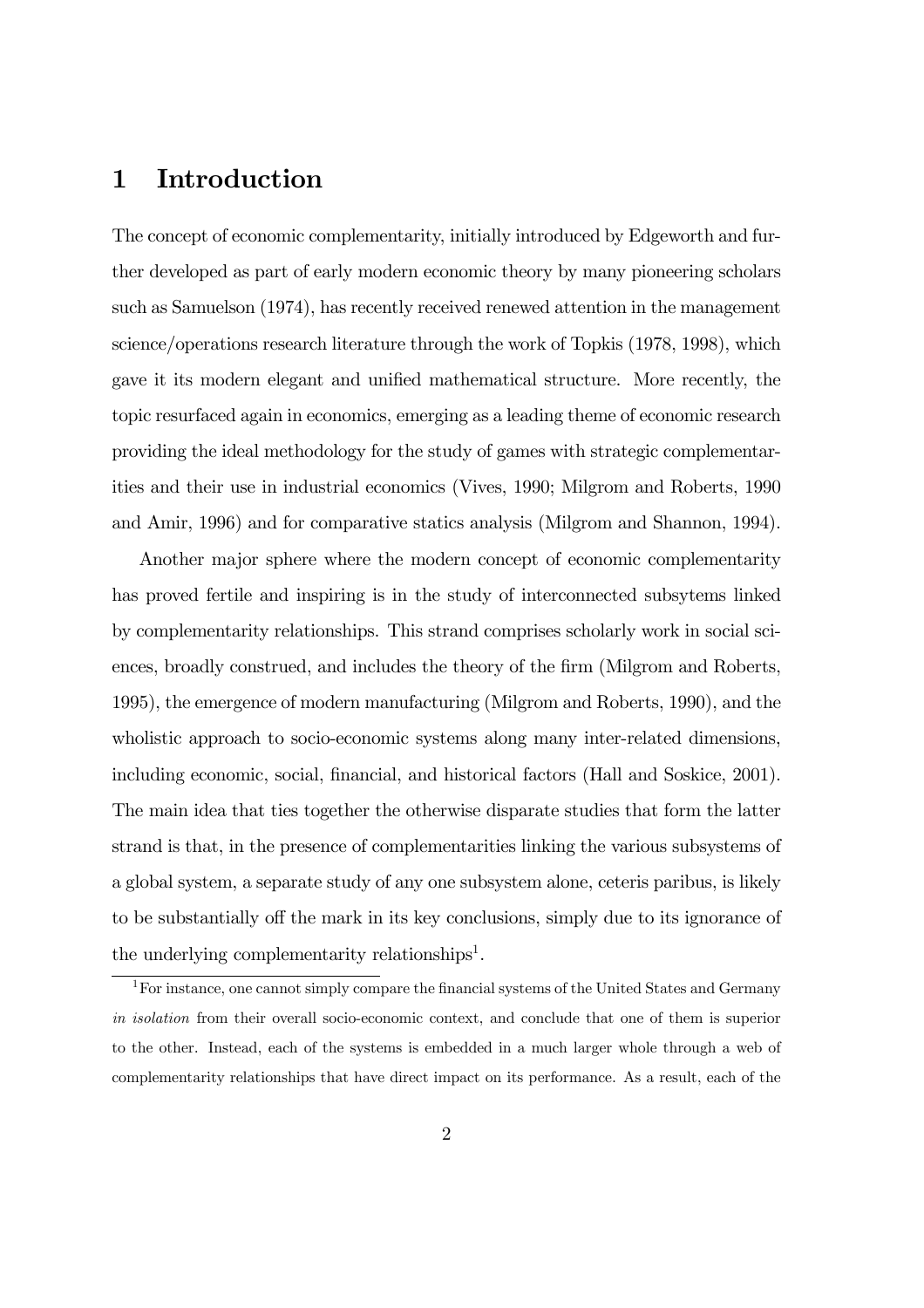The present study is an attempt to apply this fundamental but simple idea to one of the main functions of the firm: Marketing/product development<sup>2</sup>. Our starting point is the well-known model of Dixit and Norman (1978), who evaluated the social desirability of advertizing. In their model, a firm facing an isoelastic demand curve can engage in advertizing activity as follows. It can make one type of advertizing expenditure that has two somewhat inter-related effects: Market expansion or an upward shift in the demand curve and *elasticity improvement*<sup>3</sup>. The former effect reflects any attempt to reach out to new potential consumers while the latter aims at increasing existing consumers' willingness to pay for the product at hand. Both effects may be achieved in the form of informative advertizing, which provides information about the existence or potential quality of a product, or in the form of persuasive advertizing, which aims at convincing the consumer, in one way or another, that what he really wants is the advertized brand. As to elasticity improvement, some types of advertizing could reduce product substitutability for a particular brand, and thus lower its elasticity of demand. This is true in particular for persuasive advertizing, which in some cases creates a kind of *perceived* product differentiation that does not correspond to a real difference in the product's performance or characteristics4.

We modify the Dixit and Norman model insofar as we consider the firm's overall

two systems is probably better than the other in terms of fitting well within its own whole.

<sup>&</sup>lt;sup>2</sup>In a similar vein, there are some studies dealing with the complementarity between process and product innovation for a firm, including Athey and Schmutzler (1995), Adner and Levinthal (2001) and Lin and Saggi (2002).

 $3$  For a discussion of the theories of advertizing and the evidence of its use by firms, see Mansfield (1996); Pepall, Richards and Norman (1999, Ch 10); Friedman, 1983; and Martin, (2001, Ch. 6).

<sup>&</sup>lt;sup>4</sup>In the marketing literature, there is an extensive empirical strand aiming at categorizing ads in the various media according to the number of information "cues" contained in them. The overall conlcusion is that ads contain little actual information that would usefully guide consumers' purchase decisions. See e.g. Resnik and Stern, (1997) and Abernathy and Franke (1996).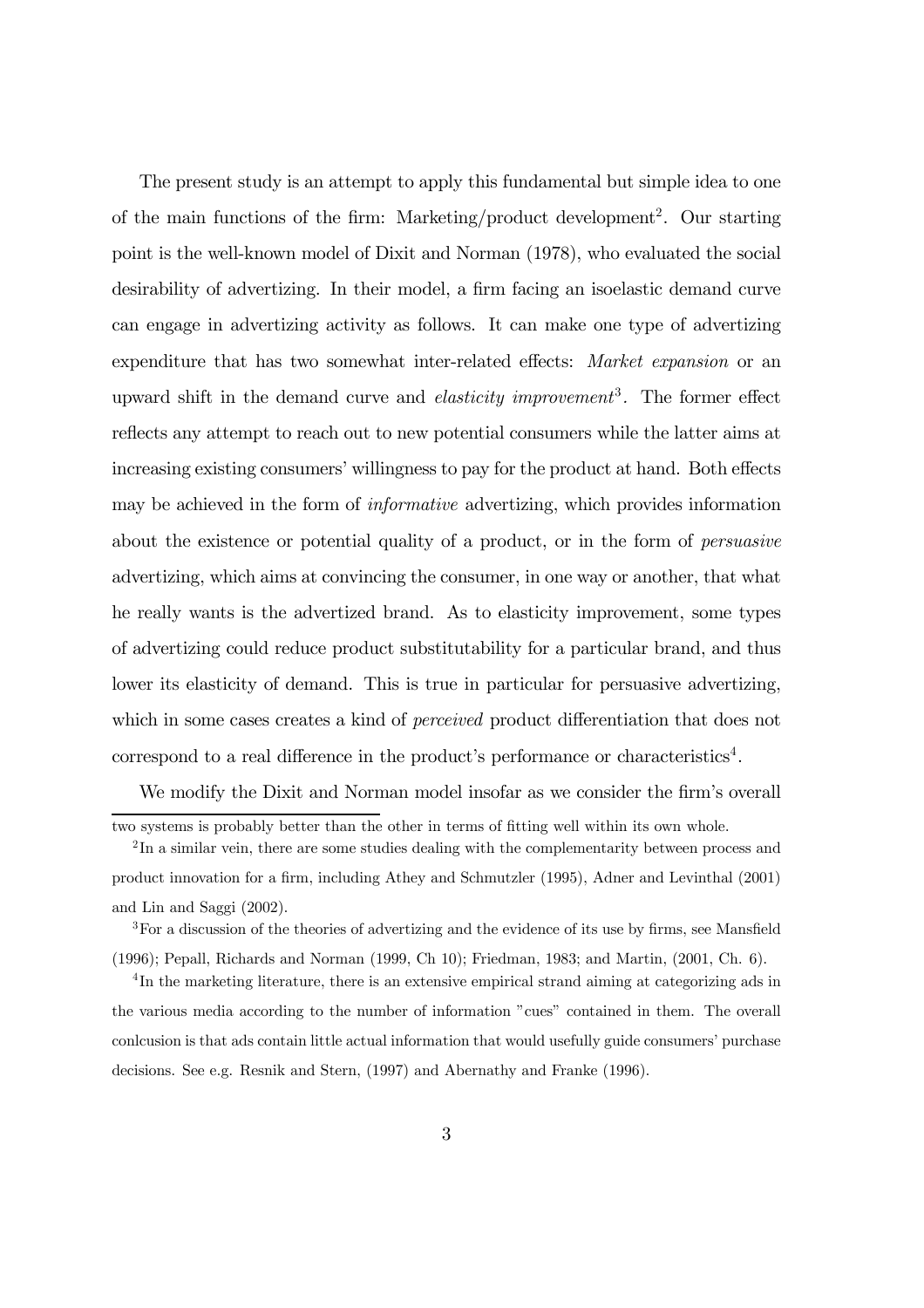marketing activity as consisting of two a priori independent activities, each controlling one of the aforementioned effects separately. This division rests thus fundamentally on whether a particular advertizing campaign is aimed at new potential consumers or at existing consumers. Our objective is to establish in a very simple framework the complementarity of the two activities, from the point of view of the marketing division of the firm, thereby justifying the centralization of marketing activities within the firm. To this end, we assume that the monopolist has at its disposal three different marketing scenarios:  $(i)$  market expansion alone,  $(ii)$  demand elasticity improvement alone, (iii) both goals simultaneously. For the sake of simplicity, the two activities are described in the most elementary manner possible that allows us to make our point: By expanding a fixed outlay, the firm will be able to achieve a fixed shift in the characteristic of interest, for each of the two options.

For the modified Dixit and Norman model, we establish the simple fact that market enlargement is complementary to elasticity improvement, when both options are modelled in the elementary binary manner described above. As a consequence, there is a region of intermediate fixed cost levels for the two separate options such that neither of them alone is profitable while the simultaneous implementation of both is profitable. Furthermore, we will show that for such intermediate fixed cost levels, the simultaneous investment in both options generates a profit that is higher than the sum of the profit gains derived from the two separate activities. It follows that the marketing division of such a firm should be not be tempted to decentralize its operations in its attempts to reach out to new consumers and to existing consumers. Such decentralization might well miss out on jointly profitable operations in cases when each operation alone is unprofitable.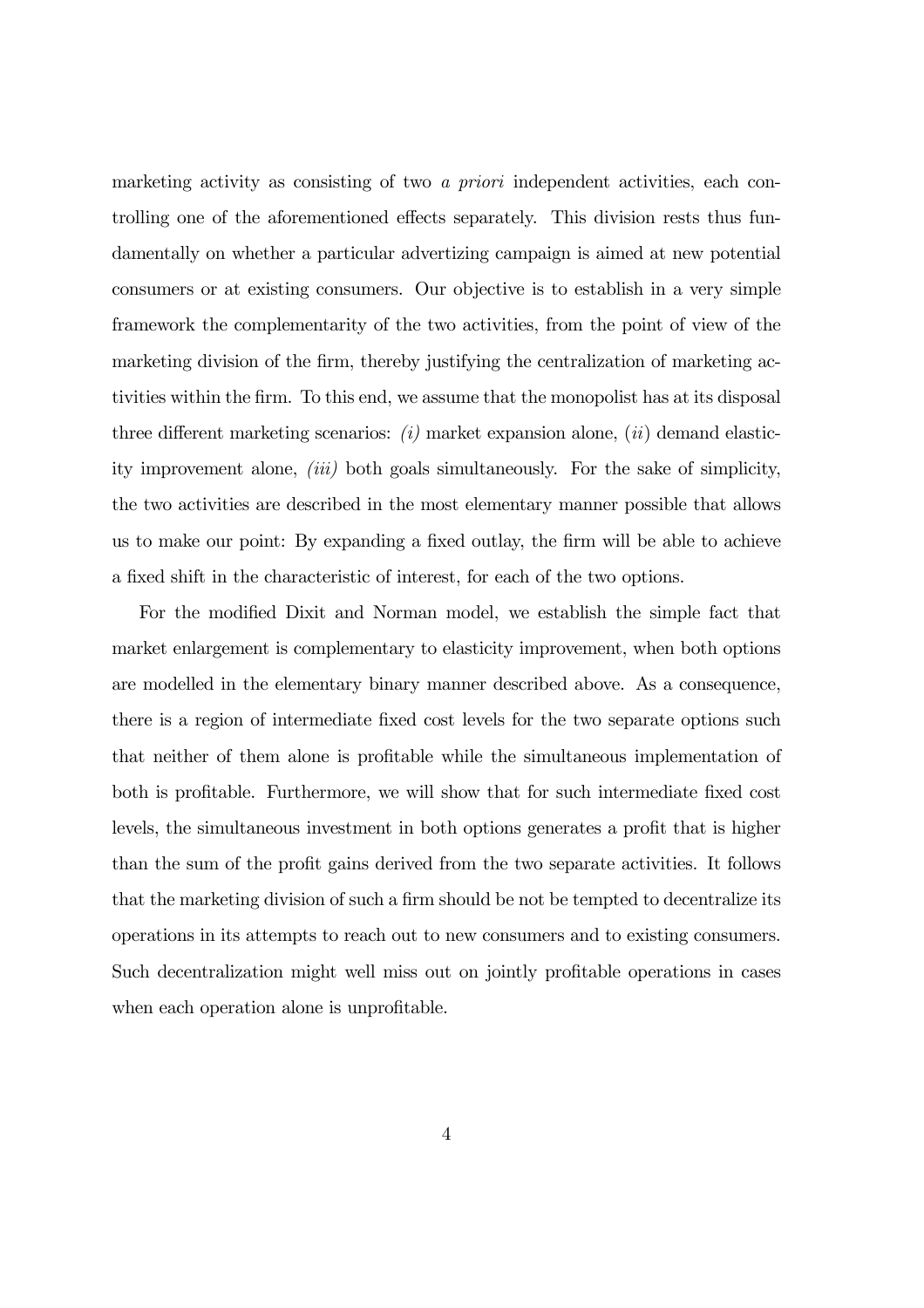### 2 The model

We consider a profit maximizing monopolist that faces a constant marginal production cost c. As for the demand side, we adopt a modified version of Dixit and Norman (1978) using the isoelastic demand function:

$$
Q(p) = a p^{-b} \tag{1}
$$

where a represents a measure of market size and  $-b$  is the constant elasticity of demand. We assume that  $b > 1$ , so that the profit-maximizing solution is interior (see below.)

The choice of such a demand function is not innocuous. First of all, the multiplicative form is deemed more realistic than the linear additive form in the managerial economics/marketing literature. Furthermore, such a demand can be easily linearized by taking logarithms, so as to allow for its parameters to be easily estimated via standard regression.<sup>5</sup> For the present paper, as will be seen, it allows for a potential separation between the two marketing effects that we wish to analyze.

The corresponding profit function is given by:

$$
\pi(p) = (p - c) Q(p) \tag{2}
$$

From the first-order conditions, it is easily seen that the optimal price is then a constant mark-up over marginal cost, another attractive of this demand function:

$$
P^* = \frac{c}{1 - 1/b}.\tag{3}
$$

The level of mark-up thus depends in a simple way on the elasticity of demand. By plugging (3) into (2) and rearranging, we get an expression of the firm's optimal

<sup>&</sup>lt;sup>5</sup>See Mansfield (1996, Ch. 3) for an illustrative discussion of the usefulness of the isoelastic utility function in managerial economics.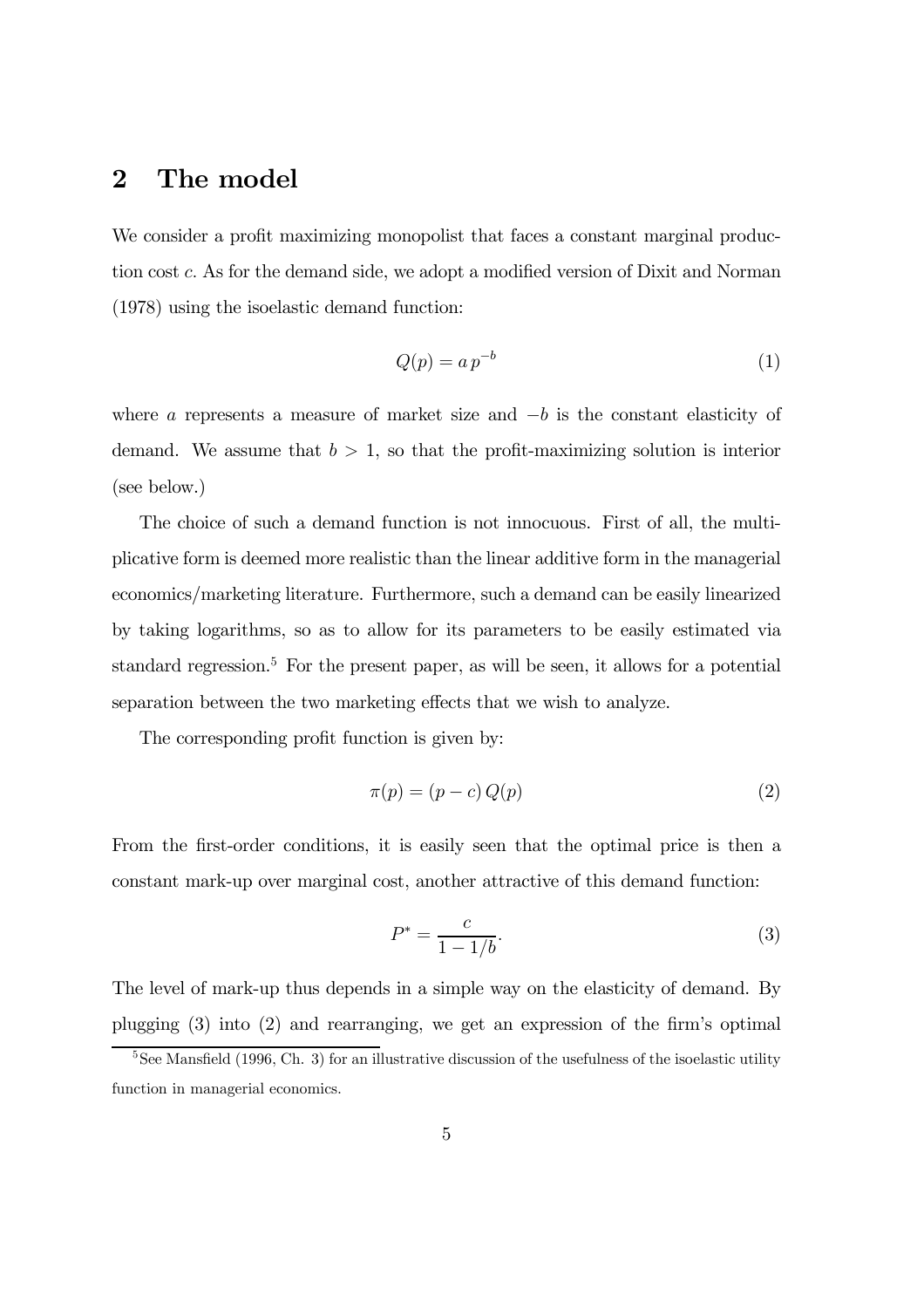profit:

$$
\pi^* = ab^{-b} \left(\frac{c}{b-1}\right)^{1-b} \tag{4}
$$

The elasticity of demand, defined in general as  $\epsilon = \frac{p}{q}$  $\frac{dq}{dp}$ , is here equal to  $-b$ , a negative constant independent of the output level. It is well-known that a monopolist always prices at a point where  $|\epsilon| > 1$ , whence our assumption that  $b > 1$ . It is useful to note that an increase in demand elasticity (corresponding to lowering the value of b) is profit-improving, i.e.:

$$
\frac{\partial \pi^*}{\partial b} = -ab^{-b} \left(\frac{c}{b-1}\right)^{1-b} \left[ \log b + \log \left(\frac{c}{b-1}\right) \right] < 0.
$$

It follows that the monopolist has an incentive to increase demand elasticity (i.e. move  $\in$  closer to zero), which is what we term elasticity improvement throughout the present note.

Without taking costs into account, it is easy to see that  $6$ :

## Lemma 1 Market expansion and elasticity improvement are complementary activi-

$$
F(x', y') + F(x, y) \ge F(x, y') + F(x', y)
$$

For a twice continuously differentiable function, this is equivalent to  $\partial^2 F(x, y)/\partial x \partial y \geq 0$  for all  $x, y$ . This makes it apparent that the economic interpretation of the complementarity between two variables is that having more of either one increases the marginal returns to having more of the other.

The mathematical analysis of complementarity, and its far-reaching implications are covered in full detail in Topkis (1998).

ties.

 $6$ The formal concept of complementarity invoked here is due to Edgeworth, and corresponds to the mathematical notion of increasing differences of supermodularity, which for a function of two scalar variables is defined as follows. For all  $x' > x$  and  $y' > y$ ,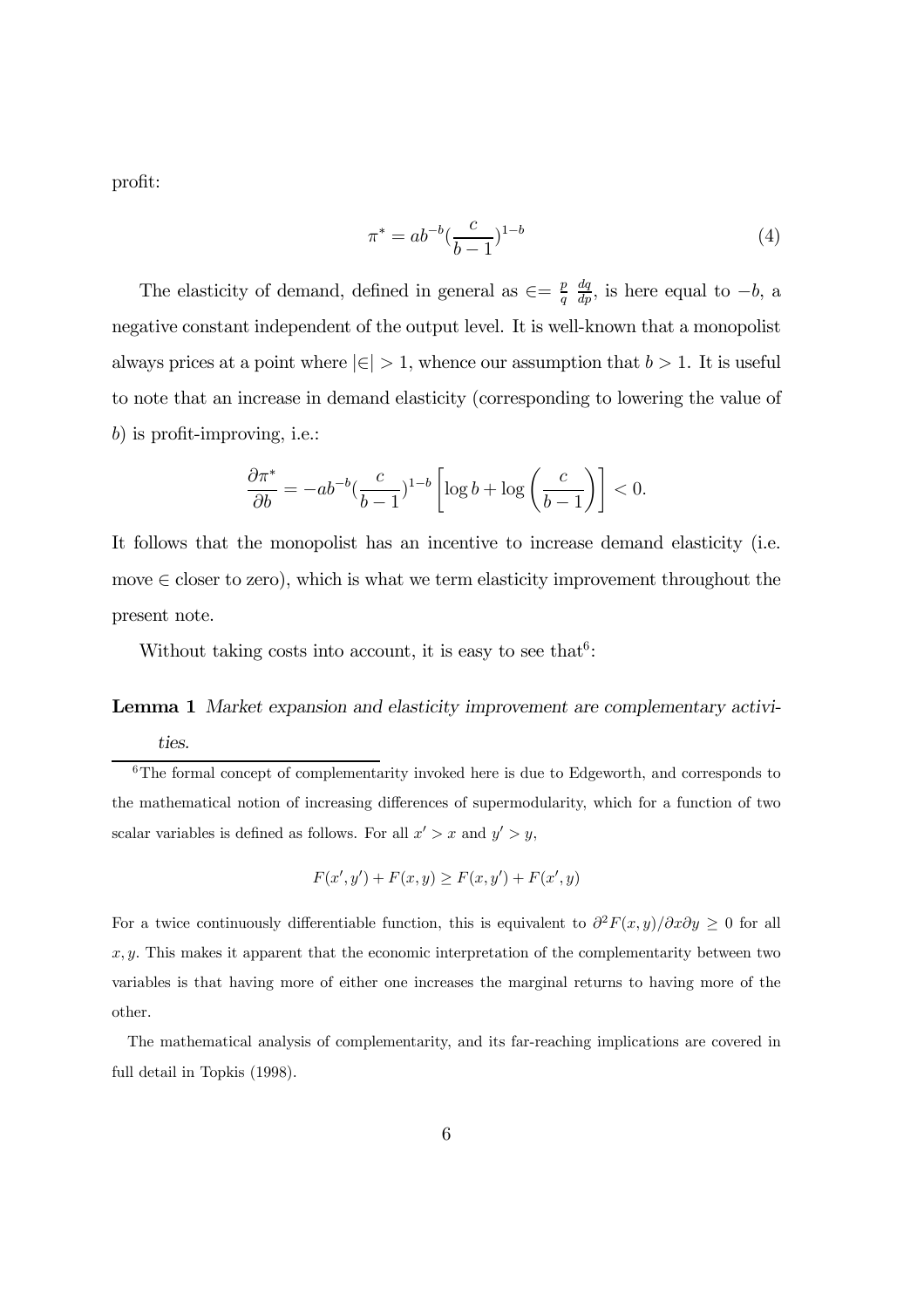**Proof.** As elasticity improvement corresponds to a lower b, we need only verify that the cross-partial derivative  $\frac{\partial^2 \pi^*}{\partial x^2}$  $\frac{\partial^2 a}{\partial a \partial b}$  is < 0 (see Footnote 5). Indeed, given that  $b > 1$ , we have

$$
\frac{\partial^2 \pi^*}{\partial a \partial b} = -b^{-b} \left(\frac{c}{b-1}\right)^{1-b} \left[ \log b + \log \left(\frac{c}{b-1}\right) \right] < 0.
$$

### 3 The Three Marketing Options

Suppose that the firm's marketing possibilities can be described as follows: Expend resources on pursuing one of the following three courses of action.

- (i) Option 1: Market expansion alone.
- (ii) Option 2: Elasticity improvement alone.
- (ii) Option 3: Both market expansion and elasticity improvement.

In the simplest theoretical framework, these three options can be described as follows. For option 1, a fixed investment of  $K_a$  enlarges the market by a fixed amount  $\Delta_a$ . For option 2, a fixed investment in elasticity improvement of  $K_b$  increases demand elasticity by  $\Delta_b$ , provided  $b - \Delta_b > 1$ . For option 3, the associated cost is simply the sum of the separate fixed costs, or  $K_a + K_b$ . (We are thus ignoring the possibility that the cost of realizing the two types of marketing campaigns may be less than the sum of the costs of the two separate campaigns, i.e. that there is a cost complementarity, or economies of scope, between them. We will come back to this point in the discussion at the end of the paper.)

The profit gain in case of market expansion alone is given by (cf. (4)):

$$
\pi_a = (a + \Delta_a) b^{-b} \left(\frac{c}{b-1}\right)^{1-b} - K_a \tag{5}
$$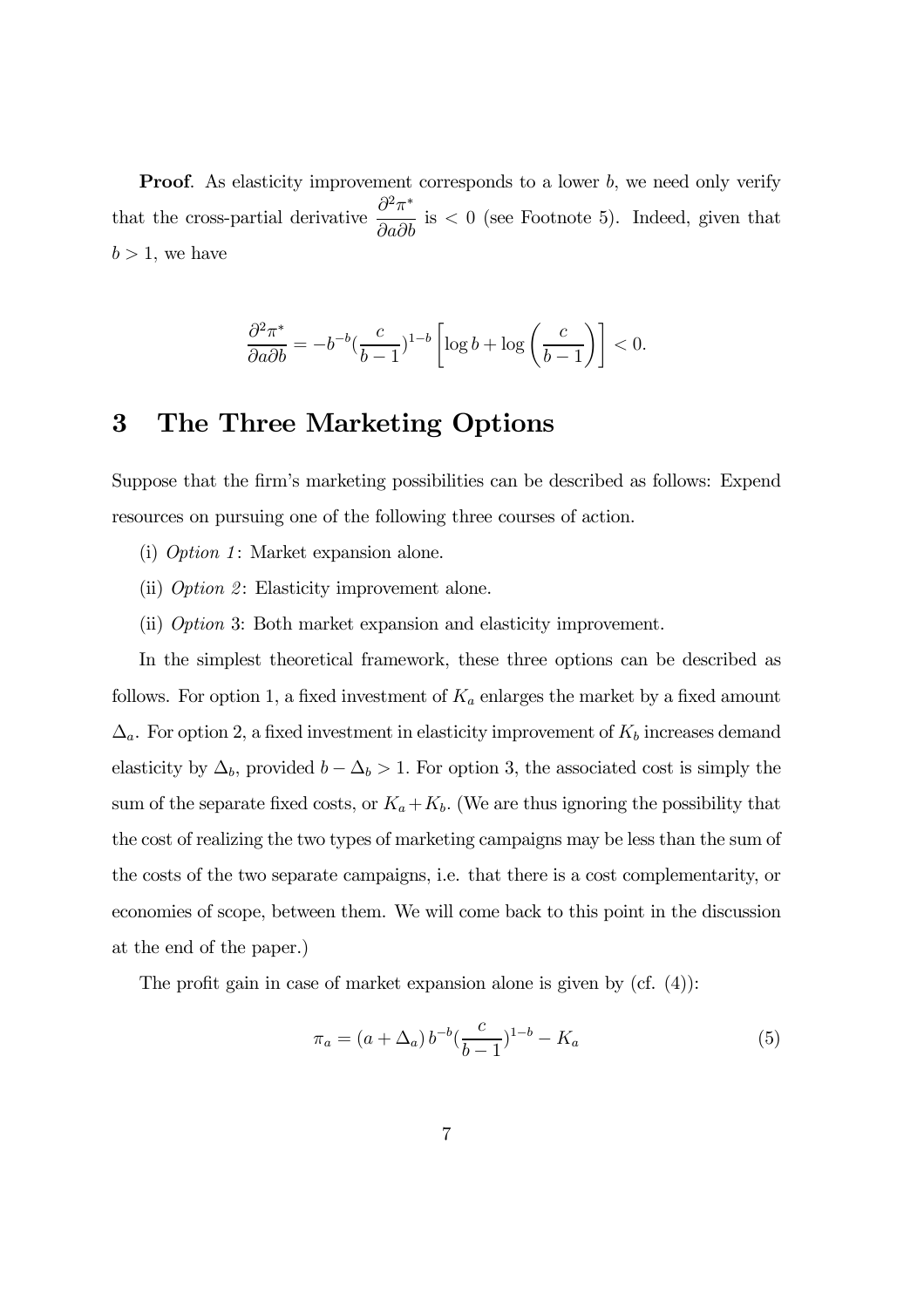Market expansion alone is profitable if  $\pi_a > \pi^*$ , which reduces to the condition:

$$
K_a < \Delta_a \Phi \triangleq \widehat{K_a} \tag{6}
$$

where  $\Phi = b^{-b} (\frac{c}{b-1})^{1-b}$ .

As for elasticity improvement alone, the profit gain is given by:

$$
\pi_b = a(b - \Delta_b)^{-(b - \Delta_b)} \left(\frac{c}{b - \Delta_b - 1}\right)^{1 - (b - \Delta_b)} - K_b \tag{7}
$$

Hence, option 2 is profitable (i.e.  $\pi_b > \pi^*$ ) if

$$
K_b < a(\Psi - \Phi) \triangleq \widehat{K_b} \tag{8}
$$

where  $\Psi = (b - \Delta_b)^{-(b - \Delta_b)} \left( \frac{c}{b - \Delta_b - 1} \right)^{1 - (b - \Delta_b)}$ .

As for option 3, if the monopolist undertakes both options at the same time, the profit will be equal to:

$$
\pi_{a,b} = (a + \Delta_a)(b - \Delta_b)^{-(b - \Delta_b)} \left(\frac{c}{b - \Delta_b - 1}\right)^{1 - (b - \Delta_b)} - K_a - K_b \tag{9}
$$

Hence, option 3 is worthwhile for the monopolist if

$$
K_a + K_b < (a - \Delta_a)\Psi - a\Phi \triangleq \widehat{K_{ab}}\tag{10}
$$

A key property of this model is as follows (this is easy to verify computationally):

$$
\widehat{K_{ab}} > \widehat{K}_a + \widehat{K}_b \tag{11}
$$

There are three different parameter configurations of interest for the analysis at hand. The first is the low costs case, where both  $(6)$  and  $(8)$  hold. The monopolist would then implement either option alone, as well as both options simultaneously.

The second is the high costs case, where  $K_a + K_b > (a - \Delta_a)\Psi - a\Phi$ . In this case, the monopolist would neither implement both options simultaneously, nor either option alone.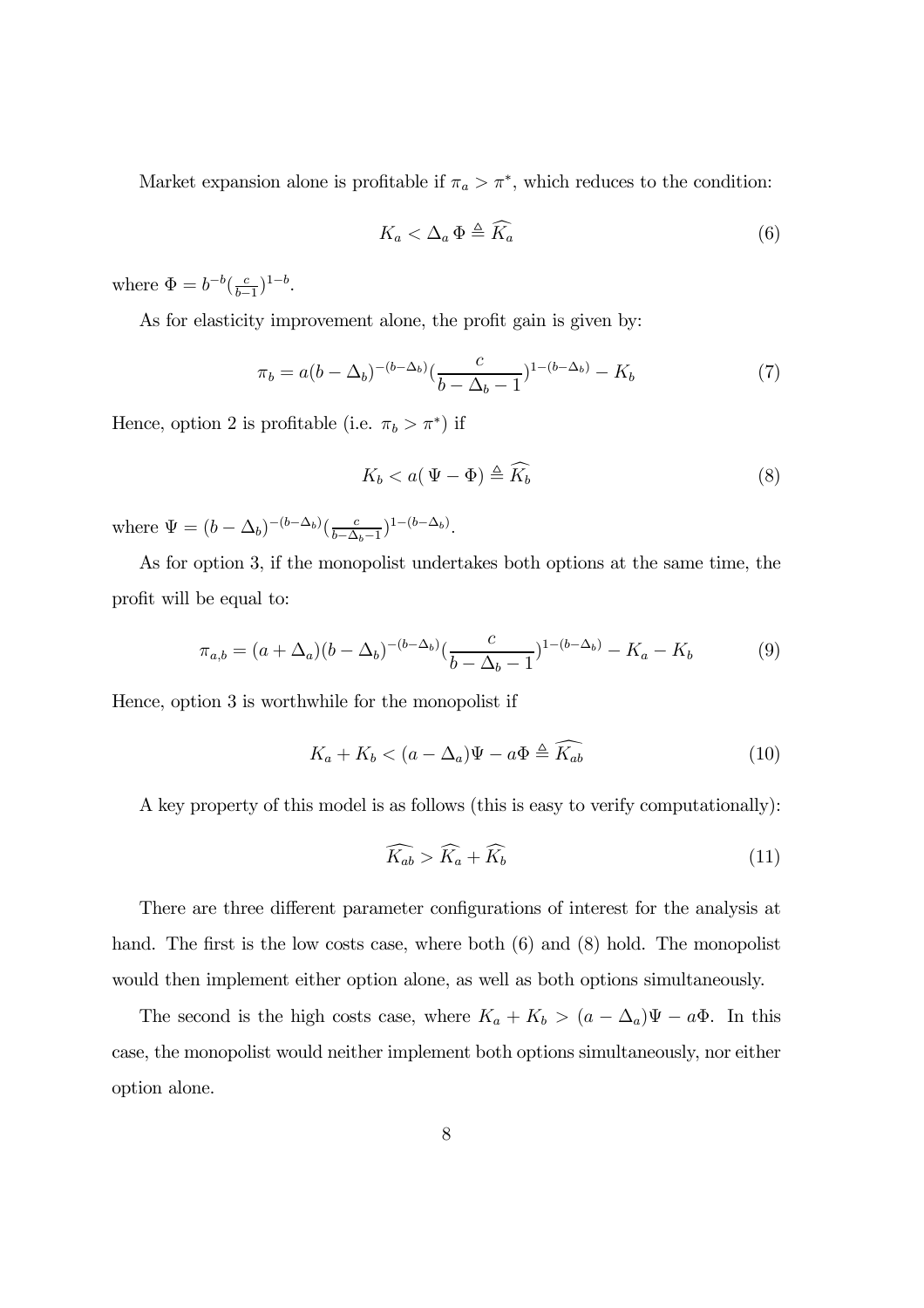The third case is the intermediate costs situation, where (6) and (8) do not hold, but (10) holds.7 In this case, of greatest interest to us, the monopolist would not implement either option alone but would implement both options together.

As a numerical illustration, consider the following parameter values:  $a = 5$ ,  $b = 2$ ,  $c = 3, \Delta_a = 2, \Delta_b = 0.5.$  If  $K_a = 0.2$  and  $K_b = 0.7$ , hence  $K_a > K_a = 0.167$  and  $K_b > K_b = 0.694$  but  $K_a + K_b < K_{ab} = 1.139$ . The threshold level of aggregate investment after which the firm does not invest at all is then higher in case of both options implemented together or, in other words, the interval where the firm is willing to invest is larger.<sup>8</sup>

It can easily be verified that, in both the first and the third case, the profit gain from implementing both options together is higher than the sum of the profit gains from implementing the two options separately.

All in all then, the firm would always implement both options together whenever it is worthwhile to implement each of them separately, but the converse fails to hold in the intermediate-costs case. This result is very robust, and in no way a reflection of the binary nature of the investment options, as adopted in this paper. A version of this result can easily be obtained when the two options are allowed to be continuous decisions with a variable cost structure. Since the essential message is conveyed in this simple framework rather succinctly, we opted for the resulting simplicity of the exposition.

 $^{7}$ In view of (11), it is clear that this case is possible, and in specific examples, it can be seen that the parameter configuration implied by the three conditions here is robust and far from degenerate. <sup>8</sup>Following the numerical specification, we have in fact that  $\pi^* = 0.417$ ,  $\pi_a = 0.383$ ,  $\pi_b = 0.411$ ,

 $\pi_{a,b} = 0.65$ .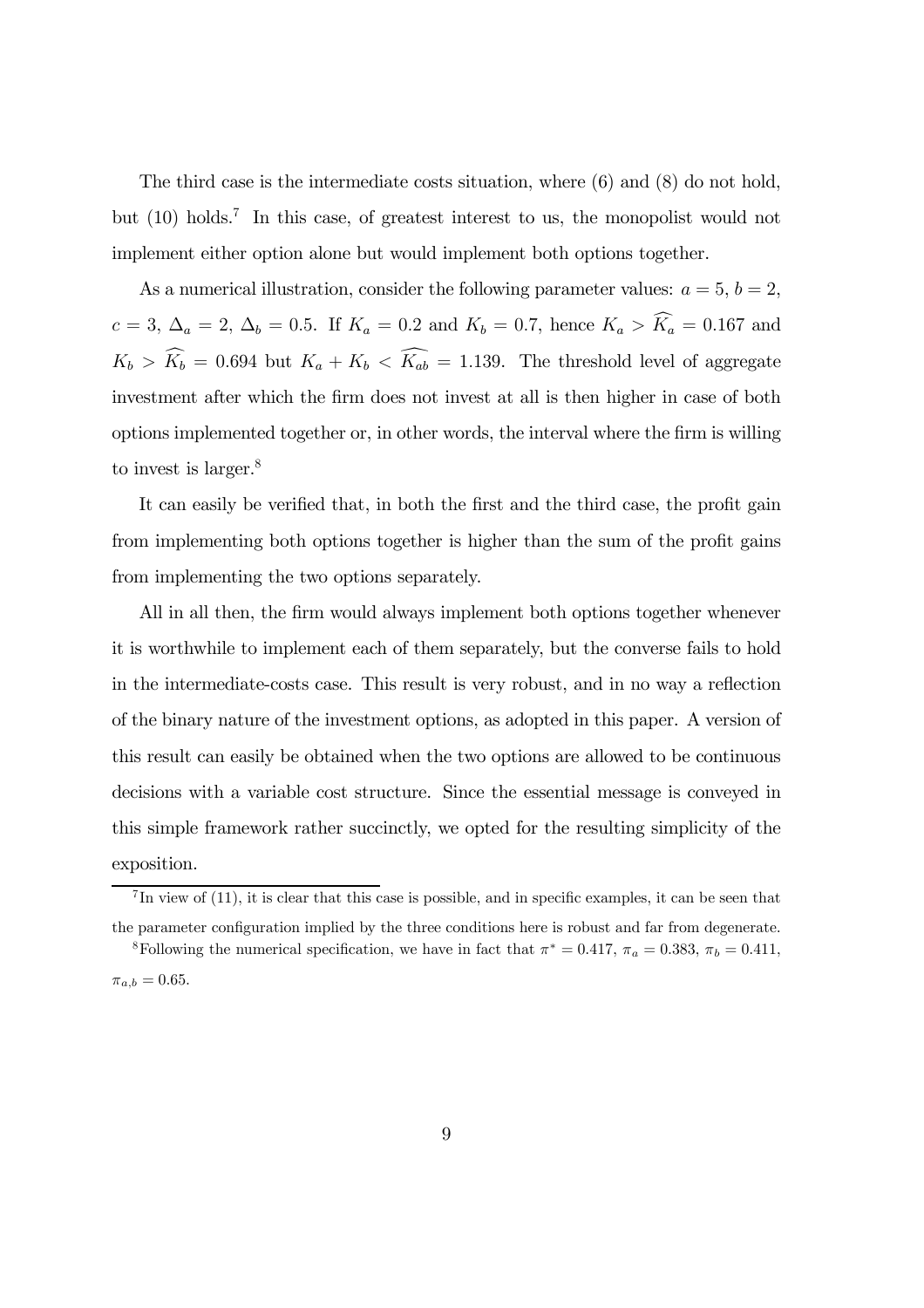### 4 Complementarity and Investment

Since the firm faces binary decisions, for each investment opportunity, let 0 and 1 represent the decisions "not invest" and "invest" respectively. Denote by  $i \in \{0, 1\}$ and  $j \in \{0,1\}$  the decisions to invest in market enlargement and elasticity rigidity enhancing, respectively. Then the overall profit function of the firm may be written as

$$
\Pi(0,0) = ab^{-b} \left(\frac{c}{b-1}\right)^{1-b}
$$

$$
\Pi(1,0) = (a + \Delta_a) b^{-b} \left(\frac{c}{b-1}\right)^{1-b} - K_a
$$

$$
\Pi(0,1) = a(b - \Delta_b)^{-(b - \Delta_b)} \left(\frac{c}{b - \Delta_b - 1}\right)^{1 - (b - \Delta_b)} - K_b
$$

$$
\Pi(1,1) = (a + \Delta_a)(b - \Delta_b)^{-(b - \Delta_b)}(\frac{c}{b - \Delta_b - 1})^{1 - (b - \Delta_b)} - K_a - K_b
$$

It is easily verified that:

**Proposition 1**  $\Pi$  is supermodular on  $\{0, 1\} \times \{0, 1\}$ , i.e.:

$$
\Pi(1,1) + \Pi(0,0) \ge \Pi(1,0) + \Pi(0,1).
$$

Subtracting  $2\Pi(0,0)$  from both sides, this can be rewritten as

$$
\Pi(1,1) - \Pi(0,0) \geq [\Pi(1,0) - \Pi(0,0)] + [\Pi(0,1) - \Pi(0,0)],
$$

which says that the profit gain due to the simultaneous implementation of both options exceeds the sum of the profit gains of the two separate options. This formalizes the notion of complementary investment opportunities.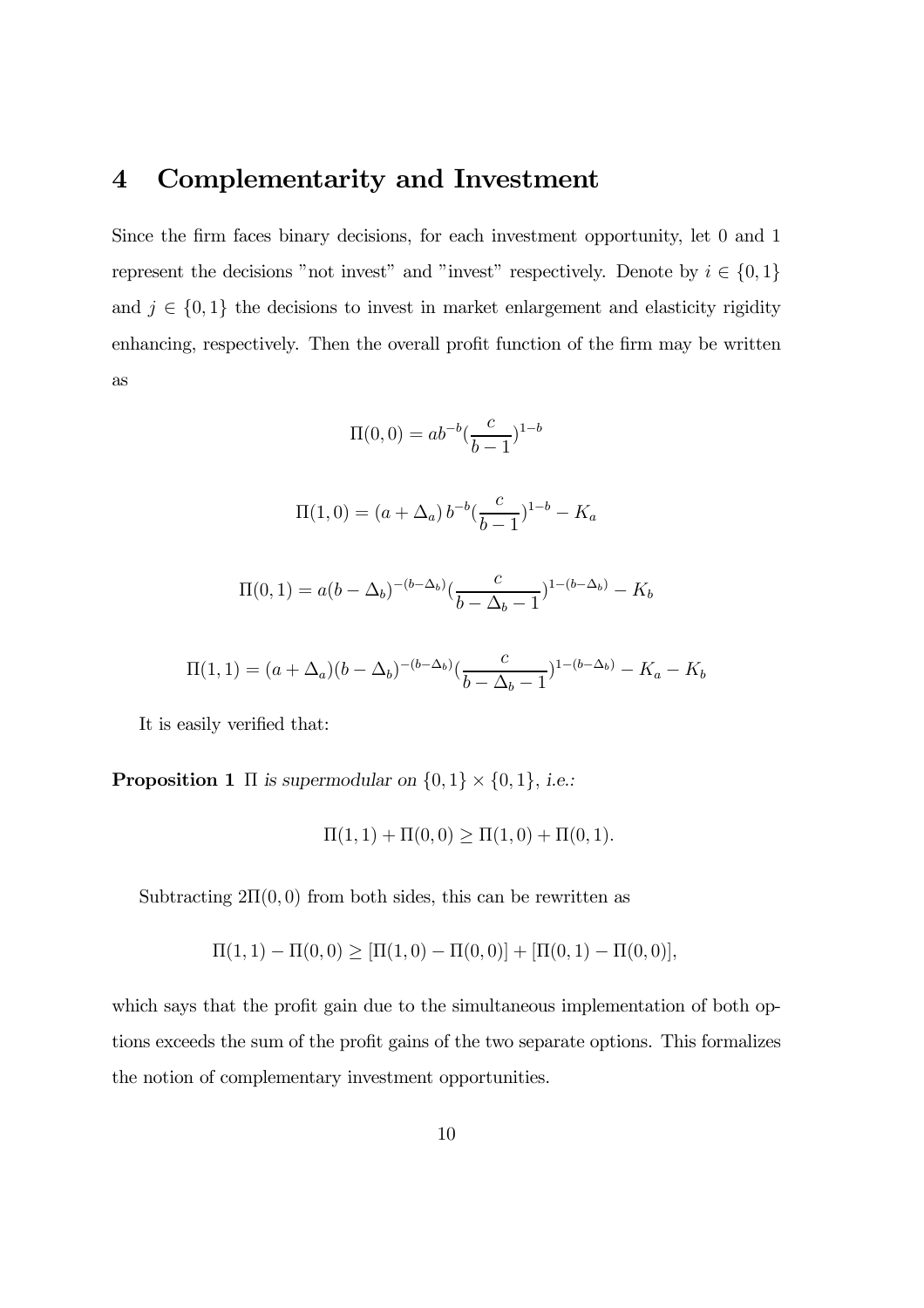The marginal returns from market expansion increase with increases in the elasticity of demand. This finding is very intuitive in this context as it simply follows from the fact that the firm will make higher profits if the newly attracted consumers have a higher willingness to pay, which a higher elasticity presumes. Conversely, since supermodularity is a two-way complementarity relationship, an alternative and equivalent interpretation is that the benefit that the firm derives from an increased elasticity increases with the overall demand, i.e. with the enticement of new consumers.

This conclusion has a simple implication for the organization of the firm's marketing division: A centralized decision-making structure is necessary, in that coordination of the two options considered in this note is warranted in view of the simple complementarity argument developed here. In the intermediate range of the marketing cost parameters, two decentralized units each controlling one of the two options would independently conclude that implementation would result in a loss for their unit, while joint appraisal of the two options would call for joint implementation.

In reality, it can be argued that the separation of the two marketing options considered here is somewhat artificial and unrealistic, in that many types of advertizing campaigns will always reach both types of consumers (though they may well be designed to reach one type of consumers more effectively than the other.) Observe that this criticism reinforces our conclusion in that it implies that there is also a cost complementarity between the two options that we have not taken into account. Indeed, if implementing them jointly is less costly than implementing them separately, then there is a new incentive for joint implementation that we have not considered. This incentive would reinforce the demand side complementarity analyzed in this paper.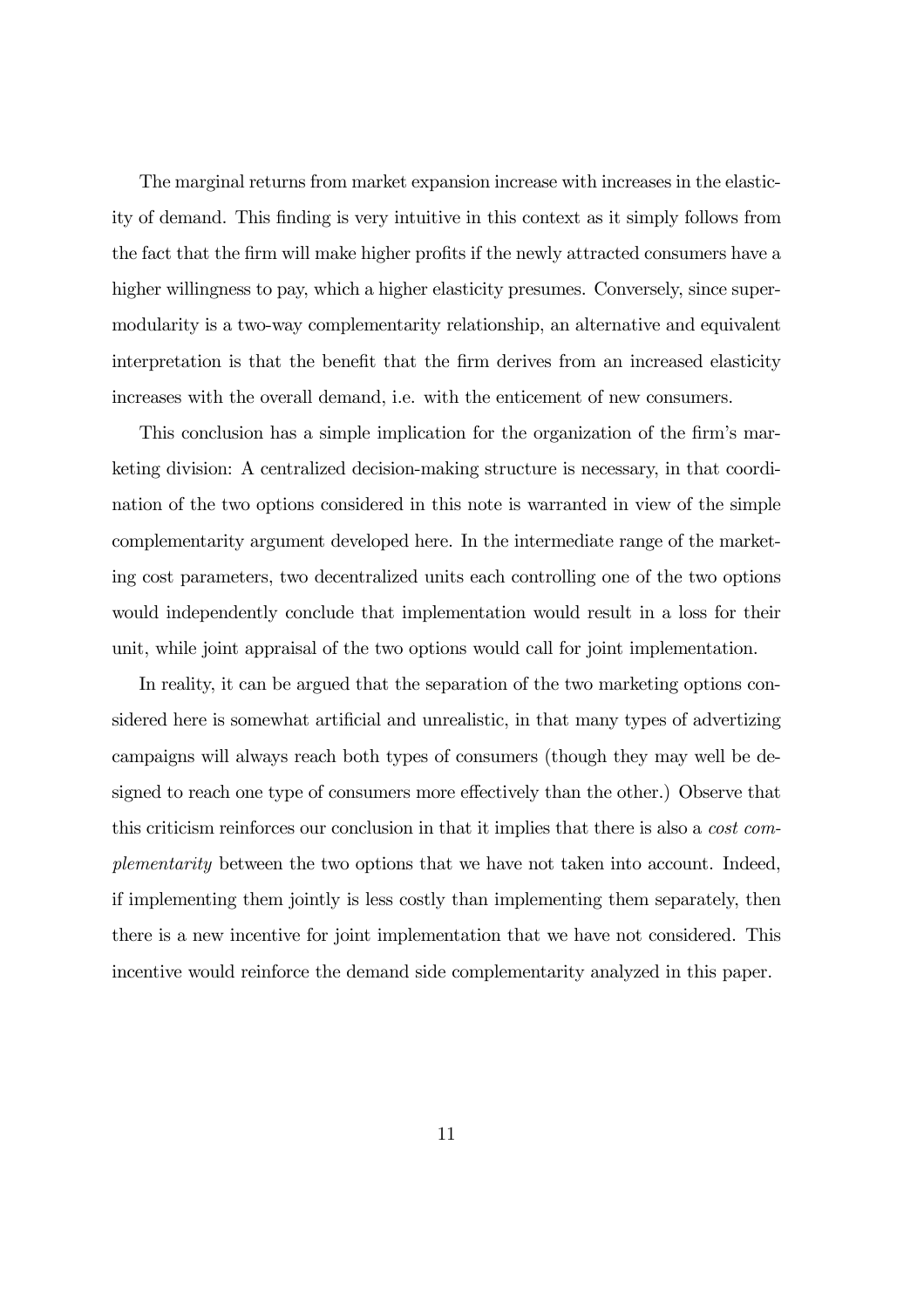### References

- [1] Abernathy, A. M. and G. R. Franke (1996), The Information Content of Advertizing: A Meta Analysis, Journal of Advertizing, 25, 1-17.
- [2] Adner R. and D. Levinthal (2001), Demand Heterogeneity and Technology Evolution: Implications for Product and Process Innovation, Management Science, 47(5), 611-628.
- [3] Amir, R. (1996), Cournot Oligopoly and the Theory of Supermodular Games, Games and Economic Behavior, 15, 132-148.
- [4] Athey, S. and A. Schmutzler (1995), Product and Process Flexibility in an Innovative Environment, RAND Journal of Economics, 26, 557-574.
- [5] Dixit, A. and V. Norman (1978), Advertising and Welfare, The Bell Journal of Economics, 9, 1-17.
- [6] Friedman, J.W. (1983), Advertising and Oligopolistic Equilibrium, The Bell Journal of Economics 14, 464-473.
- [7] Hall, P. and D. Soskice eds. (2001), Varieties of Capitalism: The Institutional Foundations of Comparative Advantage, Oxford University Press, vols. 1 and 2.
- [8] Lin P. and K. Saggi (2002), Product Differentiation, Process R&D, and the Nature of Market Competition, European Economic Review, 46, 201-211.
- [9] Mansfield, E. (1996), Managerial Economics, third edition, New York, Norton.
- [10] Martin, S. (2001), Advanced Industrial Economics, second edition, Oxford, Blackwell.